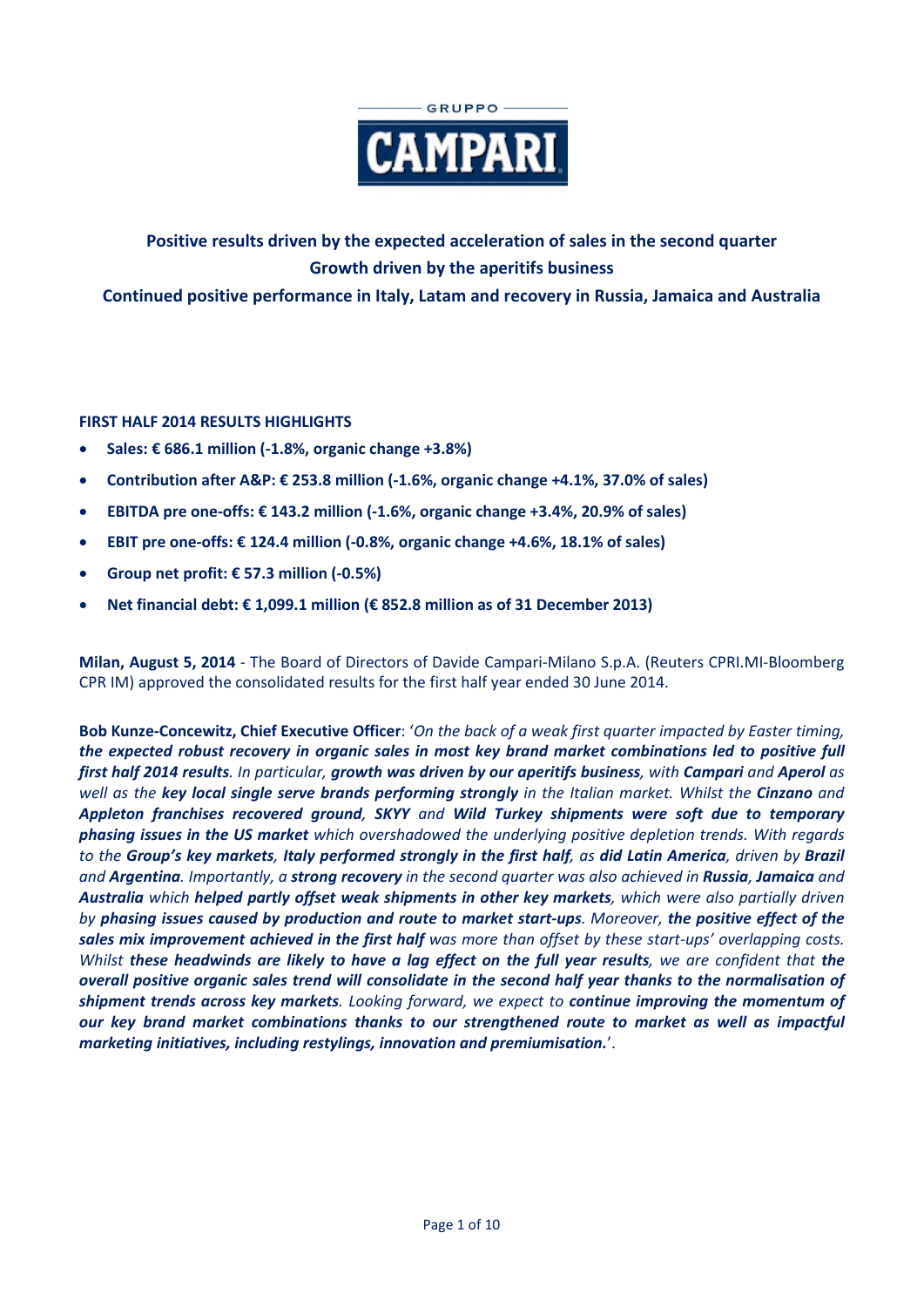### **CONSOLIDATED P&L FOR THE HALF YEAR ENDED 30 JUNE 2014**

|                                       | H1 2014            | H <sub>1</sub> 2013 | Reported | <b>Organic</b> | <b>Forex</b> | <b>Perimeter</b> |
|---------------------------------------|--------------------|---------------------|----------|----------------|--------------|------------------|
|                                       | $\epsilon$ million | $\epsilon$ million  | change   | change         | impact       | impact           |
| <b>Net sales</b>                      | 686.1              | 698.6               | $-1.8%$  | $+3.8%$        | $-6.5%$      | $+0.9%$          |
| Contribution after A&P <sup>(1)</sup> | 253.8              | 258.0               | $-1.6%$  | $+4.1%$        | $-6.1%$      | $+0.4%$          |
| <b>EBITDA pre one-offs</b>            | 143.2              | 145.6               | $-1.6%$  | $+3.4%$        | $-5.9%$      | $+0.8%$          |
| <b>EBITDA</b>                         | 140.0              | 140.7               | $-0.5%$  |                |              |                  |
| <b>EBIT</b> pre one-offs              | 124.4              | 125.4               | $-0.8%$  | $+4.6%$        | $-5.8%$      | $+0.4%$          |
| <b>EBIT</b>                           | 121.2              | 120.5               | $+0.6%$  |                |              |                  |
| <b>Pre-tax profit</b>                 | 91.3               | 92.2                | $-0.9%$  |                |              |                  |
| Group net profit                      | 57.3               | 57.6                | $-0.5%$  |                |              |                  |

(1) EBIT before SG&A.

In the first half of 2014 **Group sales** totalled **€ 686.1 million** showing a reported decrease of **-1.8%**, driven by a **sales organic change** of **+3.8%**, a negative **exchange rates effect** of **-6.5%**, due to a devaluation in most of the Group functional currencies, and a **perimeter effect** of **+0.9%,** mainly driven by the net effect of acquisitions and new distribution agreements.

**Gross margin** decreased by -2.1% to **€ 365.5 million** (**+3.4% organic change**), or 53.3% of sales.

**Advertising and promotion spending (A&P)** was down by -3.2% to **€ 111.7 million**, or 16.3% of sales.

**CAAP** (Contribution after A&P) was down by -1.6% to **€ 253.8 million** (+4.1% organic change), or 37.0% of sales.

**Structure costs**, i.e. selling, general and administrative costs, decreased by -2.4% to **€ 129.4 million**, or 18.9% of sales.

**EBITDA pre one-offs** was down by -1.6**%** to **€ 143.2 million** (+3.4% organic change), or 20.9% of sales.

**EBITDA** reached **€ 140.0 million**, a decrease of -0.5%, or 20.4% of sales.

**EBIT pre one-offs** declined by -0.8% to **€ 124.4 million** (+4.6% organic change), or 18.1% of sales.

**EBIT** reached **€ 121.2 million**, an increase of +0.6%, or 17.7% of sales.

**Pre-tax profit** was **€ 91.3 million**, down by -0.9%.

**Group net profit** reached **€ 57.3 million**, down by -0.5%.

As of June 30, 2014, **net financial debt** stood at **€ 1,099.1 million** (€ 852.8 million as of December 31, 2013), **thanks to healthy cash flow generation, after the payment of the dividend of € 46.1 million and a total investment of € 237.3 million in the acquisitions of Forty Creek Distillery Ltd. and Fratelli Averna S.p.A. closed in June 2014.** 

## **CONSOLIDATED SALES OF THE FIRST HALF OF 2014**

Looking at sales by region, the **Americas** (**40.1%** of total Group sales in the first half 2014) posted an **overall change** of **-11.5%**, with an **organic change** of **+0.9%**, an exchange rate impact of -11.5% and a perimeter effect of -0.9**%**. In the **US** (19.9% of total Group sales), sales registered an **organic change of -3.6%**, due to soft shipment of **Wild Turkey** and **SKYY franchises while depletion trend across the overall portfolio remains positive**. The **LdM rum portfolio** and **Aperol** registered a **very strong organic performance**. The perimeter effect was negative by -0.1%, due to the termination of distribution agreement of agency brands, and the exchange rate effect was negative at -4.0%. Sales in **Jamaica** (8.6% of total Group sales) declined by -8.0% with a **strong recovery in the second quarter (+17.4%)**, driven also by the phasing effect from the first quarter of the year. The exchange rate effect was -12.8% and the change in perimeter was -4.2%, relating to the termination of distribution agreement of select consumer products in Jamaica. Sales in **Brazil** (4.8% of total Group sales) registered a **positive organic performance of +14.8%,** mainly driven by the **continued strong performance of premium brands Campari (+26.0%)** and **SKYY (+25.4%)**. The local brands delivered a positive performance, with Dreher compensating for soft performance in the admix whiskies. The exchange rate effect was -17.6%. With regard to the **other Americas**, **Argentina** (2.4% of total Group sales) **continued to register**  an **excellent performance (+39.1%)** driven mainly by the **growth of volumes** and the **positive sales mix**, with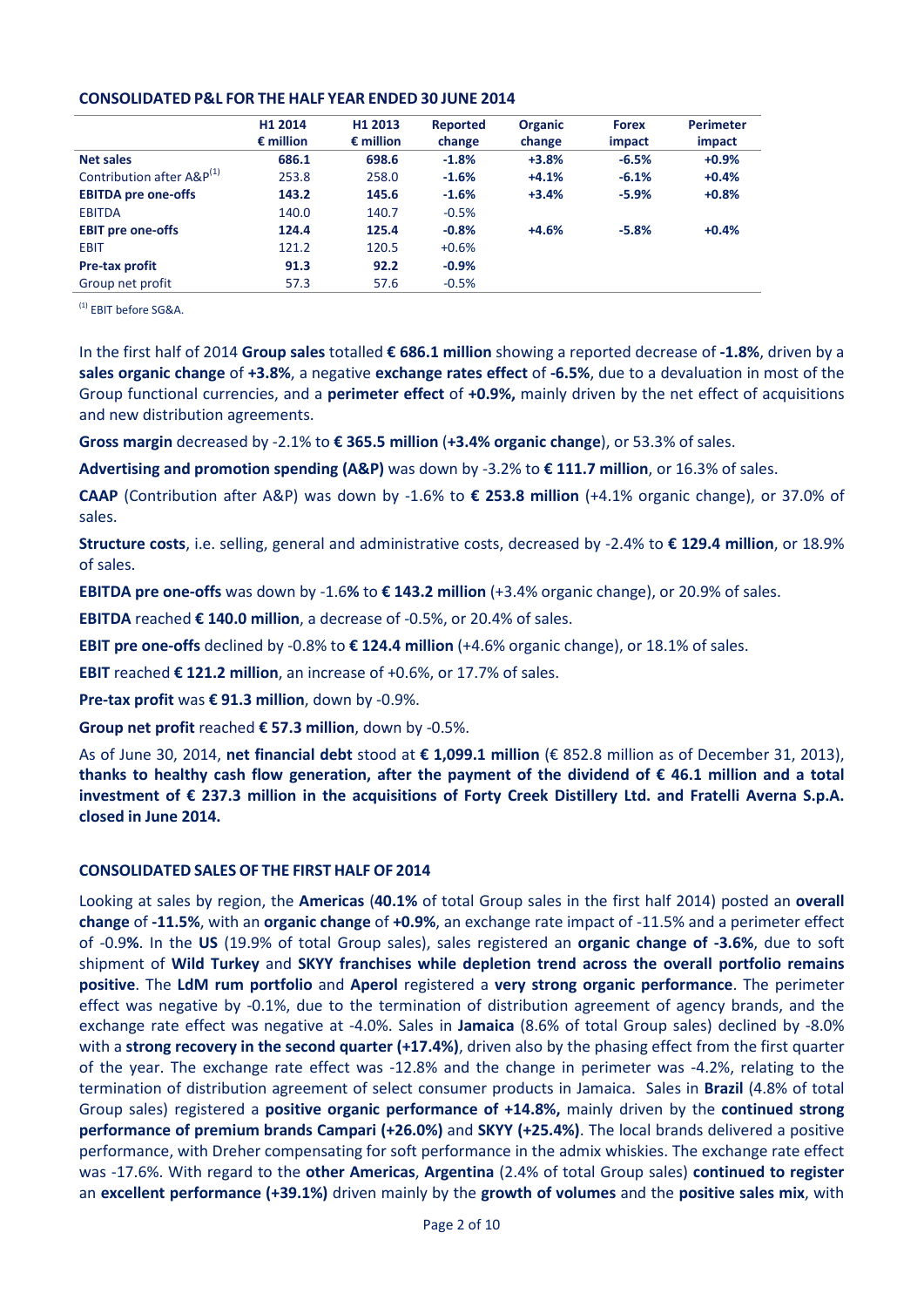**Campari** and **SKYY** registering triple digit growth. **Cinzano Vermouth, Cynar** and **Old Smuggler positively contributed** to the **overall performance with a double digit organic growth.** The overall performance in Argentina was negatively impacted by an exchange rate effect of -51.9%.

The **Italian market** (28.3% of total Group sales in the first half 2014) recorded an **increase of +8.2%**, attributable to an **organic growth of +8.7%** and a perimeter change of -0.4%. The organic performance was **mainly driven by the aperitifs**, in particular **Aperol**, which showed a strong growth of **+12.5%**, and the **singleserve aperitifs**, including **Crodino (+33.6%)**, which was boosted also by the new Crodino Twist launch with good progression both on and off premise, and **Campari Soda (+10.1%)**. With regard to the rest of the Italian portfolio, the Cinzano franchise, the still wines as well as the soda range showed positive organic growth.

Sales in the **rest of Europe** (21.6% of total Group sales in the first half 2014) **grew by +2.9%** overall, driven by an **organic growth of +2.2%**, a perimeter effect of +2.9%, thanks to the William Grant&Sons portfolio distribution rights in Germany, and an exchange rate effect of -2.2%. **Germany** (9.9% of total Group sales) recorded a **negative organic change of -6.0%**, as a result of a **weak performance** of **Cinzano sparkling wines (-32.9%)**. **Russia** (2.4% of total Group sales) registered a positive organic change of **+0.3%**, as a result of a **strong recovery in the second quarter (+36.3%)**, driven by a **double digit growth** of **Cinzano sparkling wines (+27.8%)**, as well as a **good performance** of **Campari** and **Aperol**, more than offsetting the declining trend of Cinzano vermouth, in line with the category's trend. **The other European markets** continued to register a strong performance with an **overall organic growth of +12.6%**, driven by the **growth in the core Central European markets**, particularly **Belgium**, **Austria**, **France** and **Switzerland**, driven by Aperol, and **Eastern European countries**.

Sales in the **rest of the world** (including Global Travel Retail), which accounted for **10.1% of total Group sales** in the first half 2014**,** increased by **+6.6%** overall, with an **organic change of +7.7%**, an exchange rate effect of -9.8% and a perimeter growth of +8.6%, the latter attributable to the third party bottling activities run by the newly acquired Copack in Australia. **Australia** (4.5% of Group sales) **grew** by **+2.4%**, driven by a **strong recovery in the second quarter (+9.7%)**, also due to the shift of Easter timing. Very positive performance were registered in **South Africa (+15.0%)**, **Nigeria (+111.5%)** and the **Global Travel Retail**, driven by **Campari**, **SKYY** and **Aperol**, offsetting the weak results in Japan and New Zealand.

Looking at the **sales by key brands**, with regard to the Top Six International Franchises, **aperitifs confirmed the overall positive performance registered in the first quarter**. **Campari grew by +12.5%**, thanks to **very positive results in almost all key markets**, in particular in **Americas (+36.7%)**, mainly thanks to **Argentina** and **Brazil**, and the continuing fast expansion in newly developed markets, in particular Nigeria (+158.4%). **Aperol continued its strong growth (+14.6%),** particularly in **Italy**, **Central Europe** and **Global Travel Retail**, also thanks to the **success recorded in the Americas** which registered a **triple digit growth** driven by the very positive consumer trend for Italian specialties in the US. **SKYY** sales achieved **an organic change of -2.6%**, driven by **soft shipment in US market (-7.1%)** due to temporary phasing issues in the US market which overshadowed **the underlying positive depletion trend**. A very healthy growth continued in the other key brand markets, with **double digit growth** in **Brazil (+25.4%), China (+84.6%)** and **South Africa (+21.9%), and triple digit growth in Argentina (+244.4%)**. The **Wild Turkey** franchise registered an **organic change of -4.9%.** In **Australia**, the franchise registered an **improving trend**, driven by a **very positive performance** achieved in the **second quarter**, partially offsetting the **weak results** in the **US** and **Japan** caused by a **shipment phasing**, which is expected to stabilize across the year. The **LdM rum portfolio**, including **Appleton**, **W&N White Overproof** and **Coruba,** showed a **negative change of -4.4%**, with a **positive performance** registered in **second quarter (+5.5%)**, which partially offset the negative results in the first quarter. The **US** market achieved a **positive performance**, while in **Canada** and **Jamaica** results were affected by **phasing issues**.

The **Cinzano franchise** registered an **organic change of -9.0%**. **Cinzano sparkling wine** decreased by **-10.1%**, driven by a **negative performance in core German market**, partially compensated by **improved results in the volatile Russian market**. The performance of **Cinzano vermouth** was also down by **-7.6%**, mainly due to the category weakness in core Russian market. In **US** and **Argentina** the franchise registered **very encouraging results**.

**Frangelico** and **Carolans** were up by **+0.2%** organically, driven by the positive performance of Carolans in core Canadian market. The **tequila** portfolio registered an organic growth of **+5.8%**, thanks to good results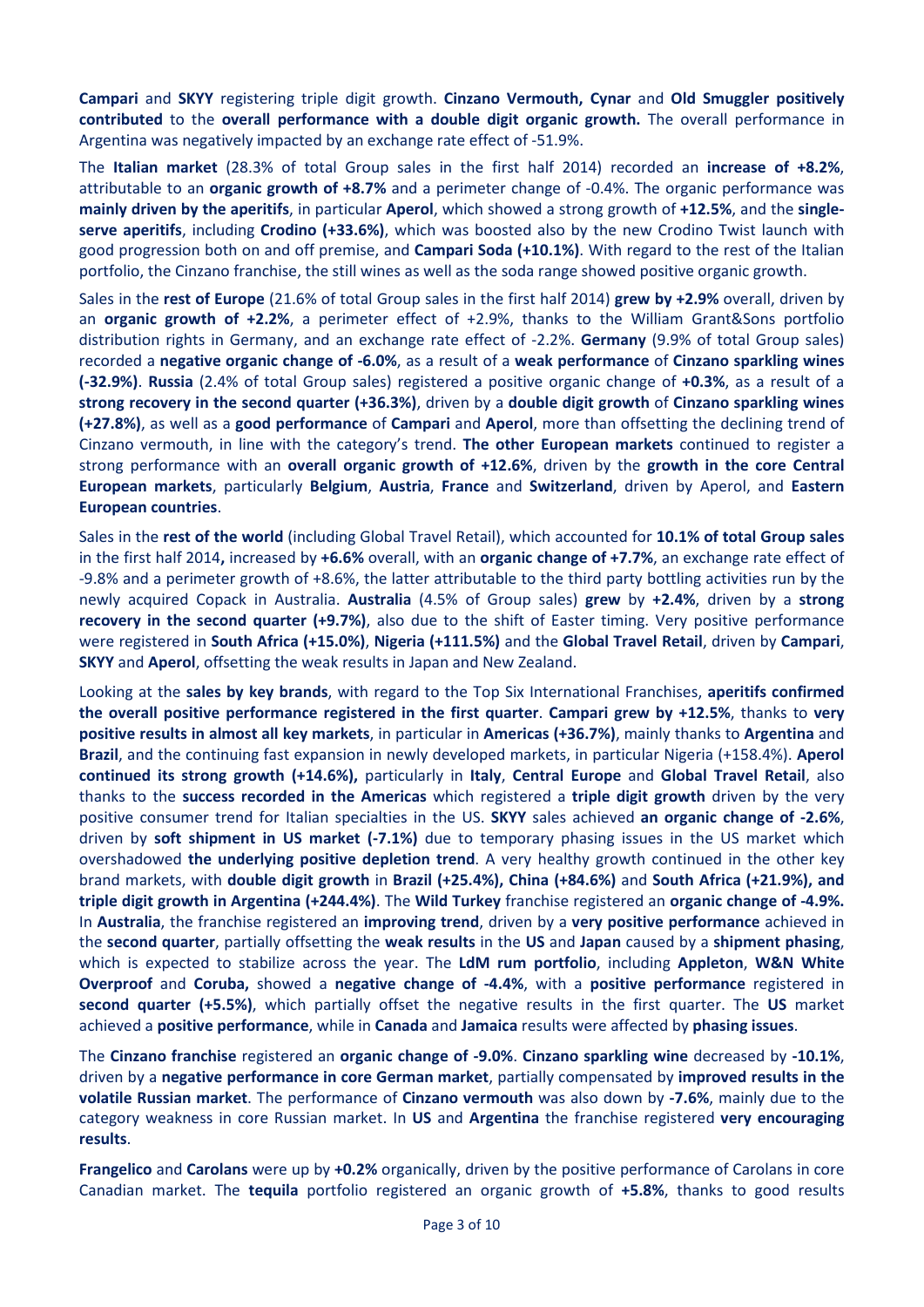achieved in the US market, and positive trends in the other key markets. **GlenGrant** and **Old Smuggler** registered an **organic change of +2.3%**, driven by a positive performance in France, South Africa and Global Travel Retail, offsetting the decrease in the Italian market where the whisky category is experiencing a declining trend.

**Other sparkling wines** (**Riccadonna** and **Mondoro**) increased organically by **+11.9%, mainly driven by a recovery in the core Russian market,** as well as positive results in Australia and Belgium. **Still wines** (mainly **Sella&Mosca**, **Enrico Serafino** and **Teruzzi&Puthod**) increased by +6.7%, thanks to a positive growth registered in the core Italian and German markets.

With regards to the **key local brands**, the **Italian single-serve aperitifs** registered **a very positive performance: Crodino** achieved a growth of **+31.9%**, thanks to the **new marketing initiatives**, and **Campari Soda** increased by **+10.5%,** driven by **very satisfactory results** achieved **in core Italian market**. Lastly, the **Brazilian brands** posted a positive result, up **+9.4%**.

*The Executive responsible for preparing Davide Campari-Milano S.p.A.'s financial reports, Paolo Marchesini, certifies pursuant to article 154 bis, paragraph 2 of the Legislative Decree 58/1998 - that the accounting disclosures in this statement correspond to the accounting documents, ledgers and entries.*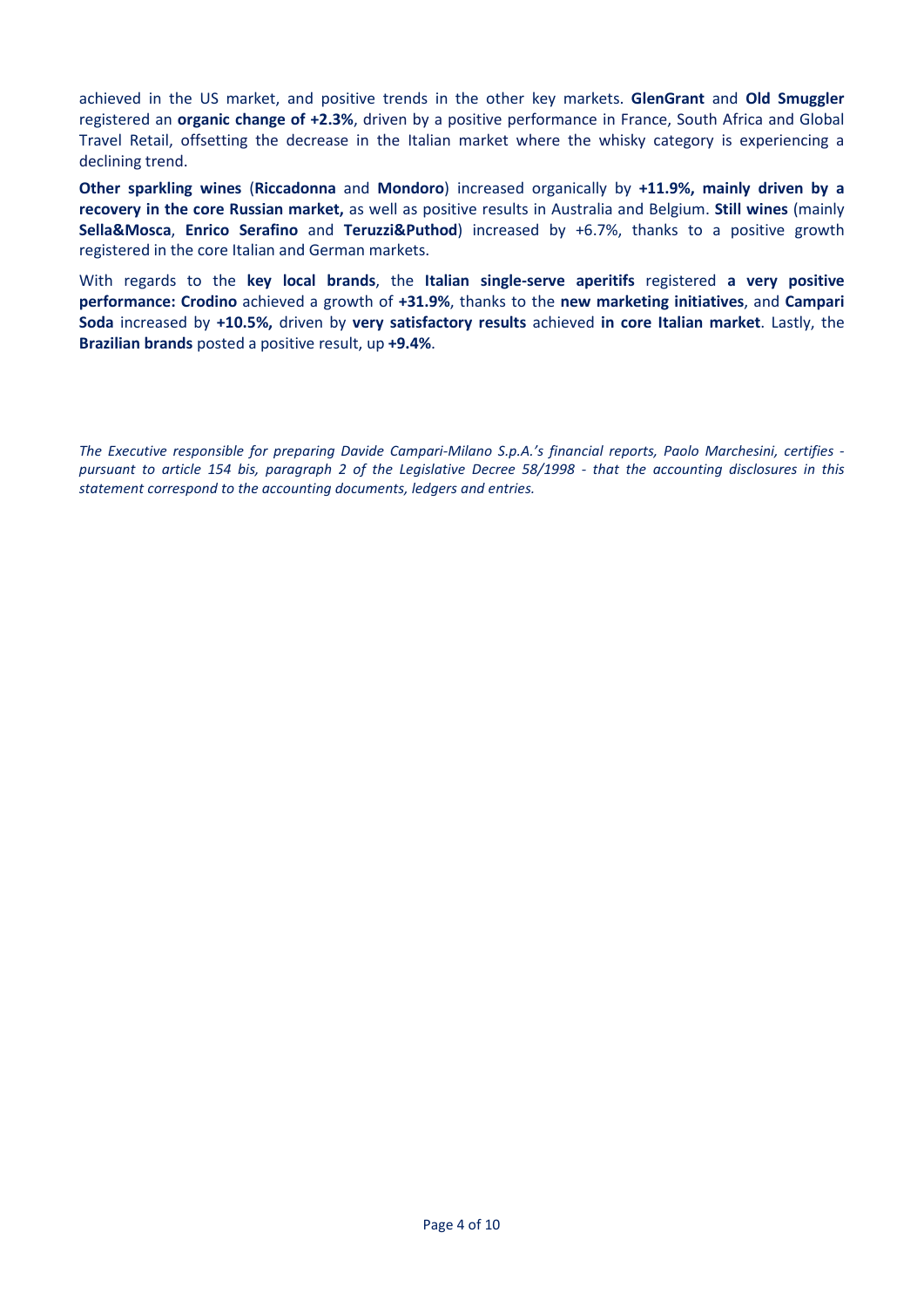### *ANALYST CONFERENCE CALL*

At **1:00 pm (CET) today, August 5, 2014**, Campari's management will hold a conference call to present the Group's first half 2014 results. To participate, please dial one of the following numbers:

- **from Italy: 02 8058 811**
- **from abroad: +44 1212 818003**

The **presentation slides** can be downloaded before the conference call from the main investor relations page on Gruppo Campari's website, at

<http://www.camparigroup.com/en/investors>

A **recording of the conference call** will be available from today, August 5 until Tuesday, August 12, 2014. To listen to it, please call the following numbers:

- **from Italy: 02 72495**
- **from abroad: +44 1212 818005**

(Access code: **712#**).

**FOR FURTHER INFORMATION**

**Chiara Garavini** Tel.: +39 02 6225 330 Email: [chiara.garavini@campari.com](mailto:chiara.garavini@campari.com)

**Jing He** Tel. +39 02 6225 832 Email: jing.he@campari.com

http://www.camparigroup.com/en/investor http://www.camparigroup.com/en http://www.youtube.com/campariofficial <https://twitter.com/GruppoCampari>

### **Investor Relations Communications Communications**

**Chiara Bressani** Tel.: +39 02 6225 206 Email[: chiara.bressani@campari.com](mailto:chiara.bressani@campari.com)

**Enrico Bocedi** Tel.: +39 02 6225 680 Email: enrico.bocedi@campari.com

#### **ABOU[T GRUPPO CAMPARI](http://www.camparigroup.com/en/index.shtml)**

Davide Campari-Milano S.p.A., together with its affiliates ('Gruppo Campari'), is a major player in the global beverage sector, trading in **over 190 nations** around the world with leading positions in Europe and the Americas. The Group was founded in 1860 and today is **the sixth-largest player worldwide** in the premium spirits industry. The Group's portfolio, with over 50 brands, spans spirits, the core business, wines and soft drinks. Internationally-renowned brands include **[Aperol,](http://www.aperol.com/?http%3A//www.aperol.com/) [Appleton,](http://www.appletonestate.com/) [Campari,](http://www.campari.com/) [Cinzano](http://www.cinzano.com/)**, **[SKYY](http://www.skyy.com/) and [Wild Turkey](http://www.wildturkeybourbon.com.au/)**. Headquartered in Sesto San Giovanni, Italy, Campari owns 16 plants and 3 wineries worldwide and has its own distribution network in 18 countries. The Group employs over 4,000 people. The shares of the parent company, Davide Campari-Milano S.p.A. (Reuters CPRI.MI - Bloomberg CPR IM), are listed on the Italian Stock Exchange since 2001. For more information: [http://www.camparigroup.com](http://www.camparigroup.com/) Please enjoy our brands responsibly

**- Appendix to follow -**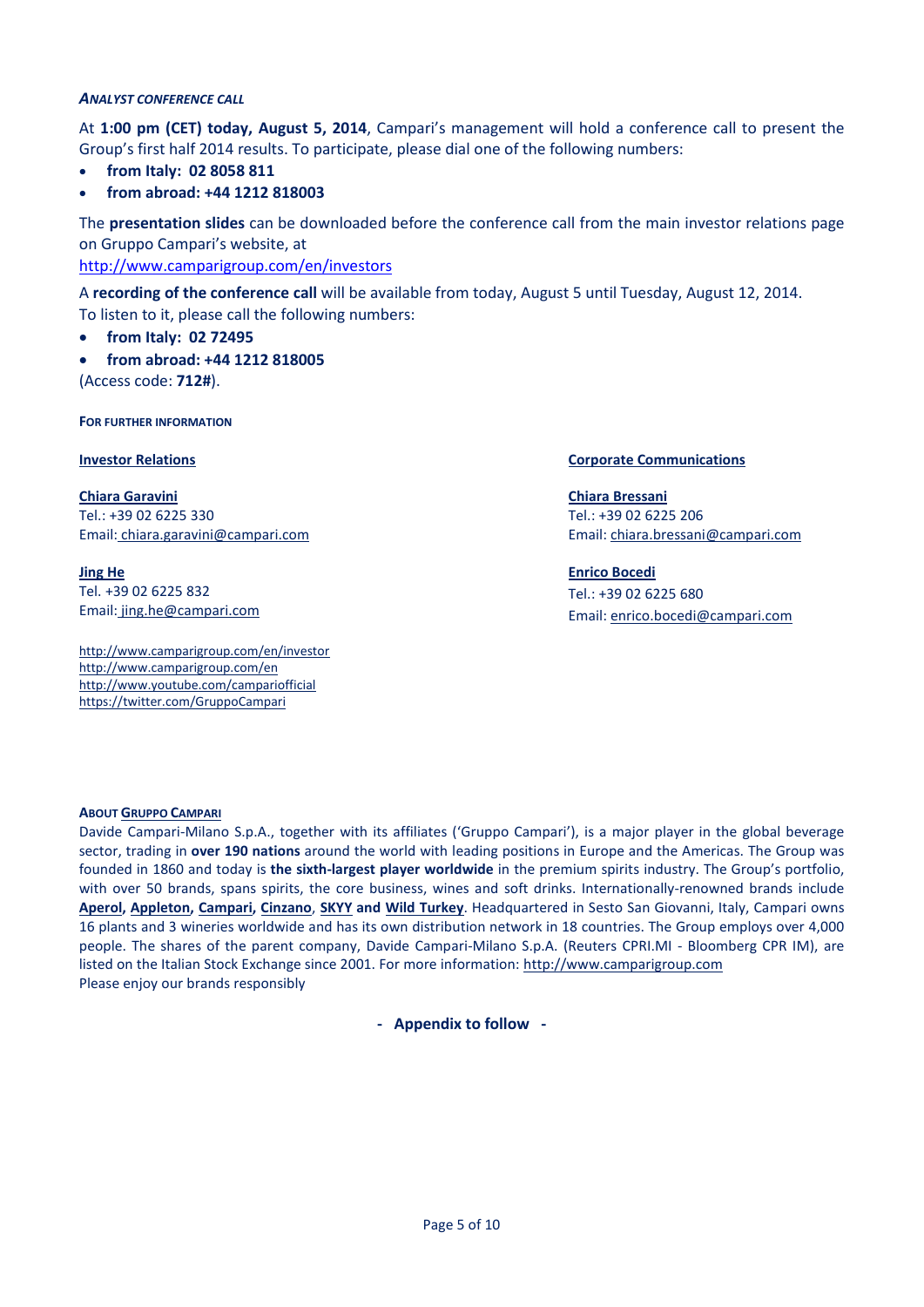# **Consolidated net sales by brand for the First Half 2014**

|                                | 1 January-30 June 2014 |        | 1 January-30 June 2013 | %      |         |
|--------------------------------|------------------------|--------|------------------------|--------|---------|
|                                | $\epsilon$ million     | %      | $\epsilon$ million     | %      | change  |
| Top 6 international franchises | 349.3                  | 50.9%  | 364.3                  | 52.1%  | $-4.1%$ |
| High potential brands          | 86.3                   | 12.6%  | 89.7                   | 12.8%  | $-3.8%$ |
| Key local brands               | 129.5                  | 18.9%  | 124.0                  | 17.7%  | 4.5%    |
| <b>Agency brands</b>           | 69.1                   | 10.1%  | 65.7                   | 9.4%   | 5.1%    |
| Non-core                       | 51.9                   | 7.6%   | 54.9                   | 7.9%   | $-5.4%$ |
| <b>Total</b>                   | 686.1                  | 100.0% | 698.6                  | 100.0% | $-1.8%$ |

|                                | <b>Total</b> | <b>Organic</b> | <b>Exchange</b> | <b>External</b> |
|--------------------------------|--------------|----------------|-----------------|-----------------|
| <b>Breakdown of % change</b>   | % change     | growth         | rate effect     | growth          |
| Top 6 international franchises | $-4.1%$      | 2.1%           | $-6.2%$         | 0.0%            |
| High potential brands          | $-3.8%$      | 2.3%           | $-6.4%$         | 0.3%            |
| Key local brands               | 4.5%         | 9.9%           | $-5.0%$         | $-0.4%$         |
| <b>Agency brands</b>           | 5.1%         | 0.6%           | $-5.6%$         | 10.1%           |
| Non-core                       | $-5.4%$      | 7.7%           | $-12.6%$        | $-0.4%$         |
| <b>Total</b>                   | $-1.8%$      | 3.8%           | $-6.5%$         | 0.9%            |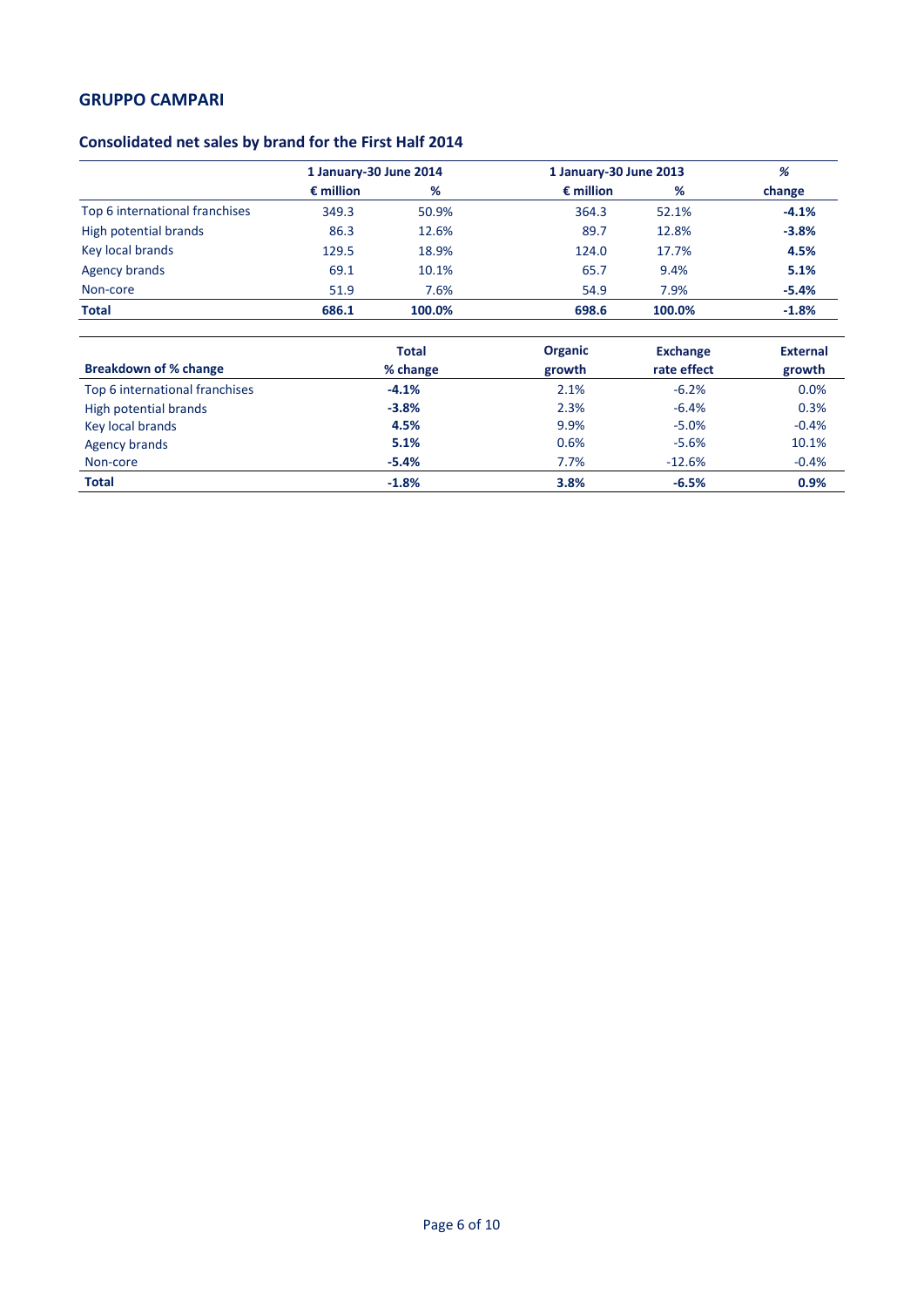# **Consolidated net sales by geographic area for the First Half 2014**

|                                     |                    | 1 January-30 June 2014 |                    | 1 January-30 June 2013 |                 |
|-------------------------------------|--------------------|------------------------|--------------------|------------------------|-----------------|
|                                     | $\epsilon$ million | %                      | $\epsilon$ million | $\epsilon$ million     | change          |
| Americas                            | 275.1              | 40.1%                  | 310.7              | 44.4%                  | $-11.5%$        |
| Italy                               | 194.0              | 28.3%                  | 179.3              | 25.7%                  | 8.2%            |
| <b>Rest of Europe</b>               | 148.0              | 21.6%                  | 143.8              | 20.6%                  | 2.9%            |
| Rest of the world and global travel |                    |                        |                    |                        |                 |
| retail                              | 69.0               | 10.1%                  | 64.7               | 9.3%                   | 6.6%            |
| <b>Total</b>                        | 686.1              | 100.0%                 | 698.6              | 100.0%                 | $-1.8%$         |
|                                     |                    | <b>Total</b>           | <b>Organic</b>     | <b>Exchange rate</b>   | <b>External</b> |

|                                            | Total    | Urganic | <b>Exchange rate</b> | external |
|--------------------------------------------|----------|---------|----------------------|----------|
| <b>Breakdown of % change</b>               | % change | growth  | effect               | growth   |
| Americas                                   | $-11.5%$ | 0.9%    | $-11.5%$             | $-0.9%$  |
| Italy                                      | 8.2%     | 8.7%    | 0.0%                 | $-0.4%$  |
| <b>Rest of Europe</b>                      | 2.9%     | 2.2%    | $-2.2%$              | 2.9%     |
| Rest of the world and global travel retail | 6.6%     | 7.7%    | $-9.8%$              | 8.6%     |
| <b>Total</b>                               | $-1.8%$  | 3.8%    | $-6.5%$              | 0.9%     |

# **EBIT before one-off's by geographic area for the First Half 2014**

|                                     |                    | 1 January-30 June 2014 | 1 January-30 June 2013 | %      |          |
|-------------------------------------|--------------------|------------------------|------------------------|--------|----------|
|                                     | $\epsilon$ million | %                      | $\epsilon$ million     | %      | change   |
| Americas                            | 44.2               | 35.5%                  | 55.2                   | 44.1%  | $-20.0%$ |
| Italy                               | 47.0               | 37.8%                  | 35.7                   | 28.5%  | 31.6%    |
| <b>Rest of Europe</b>               | 23.0               | 18.5%                  | 22.4                   | 17.8%  | 2.8%     |
| Rest of the world and global travel |                    |                        |                        |        |          |
| retail                              | 10.2               | 8.2%                   | 12.0                   | 9.6%   | $-15.6%$ |
| <b>Total</b>                        | 124.4              | 100.0%                 | 125.4                  | 100.0% | $-0.8%$  |

|                                            | <b>Total</b> | <b>Organic</b> | <b>Exchange rate</b> | <b>External</b> |
|--------------------------------------------|--------------|----------------|----------------------|-----------------|
| Breakdown of % change                      | % change     | growth         | effect               | growth          |
| Americas                                   | $-20.0%$     | $-8.3%$        | $-10.5%$             | $-1.2%$         |
| Italy                                      | 31.6%        | 32.3%          | 0.2%                 | $-1.0%$         |
| <b>Rest of Europe</b>                      | $+2.8%$      | $-1.1%$        | $-0.2%$              | 4.1%            |
| Rest of the world and global travel retail | $-15.6%$     | $-7.8%$        | $-12.5%$             | 4.8%            |
| <b>Total</b>                               | $-0.8%$      | 4.6%           | $-5.8%$              | 0.4%            |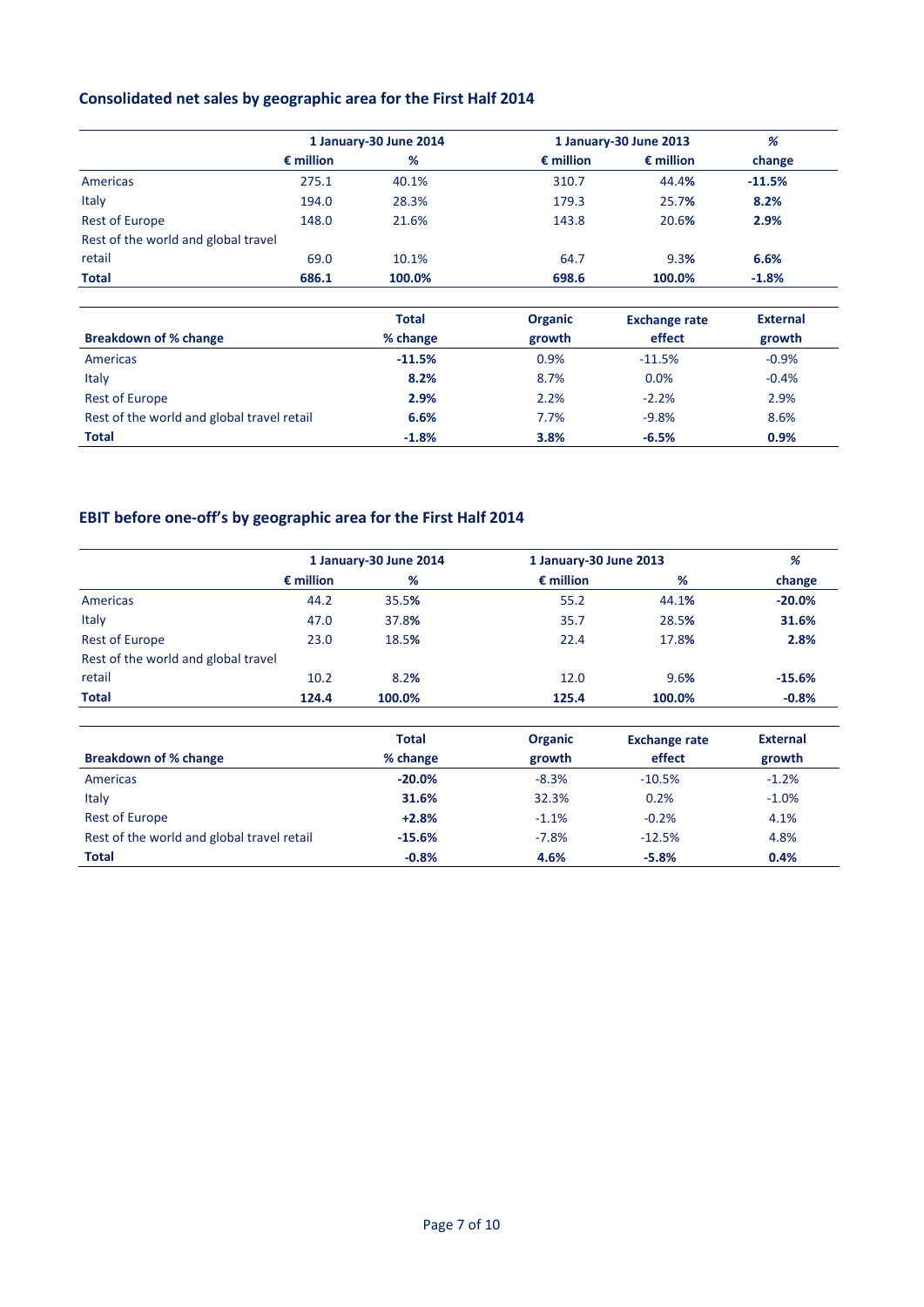## **Consolidated income statement for the First Half 2014**

|                                                   | 1 January-30 June 2014 |          |                    | 1 January-30 June 2013 | %        |
|---------------------------------------------------|------------------------|----------|--------------------|------------------------|----------|
|                                                   | $\epsilon$ million     | %        | $\epsilon$ million | $\epsilon$ million     | Change   |
| Net sales <sup>(1)</sup>                          | 686.1                  | 100.0%   | 698.6              | 100.0%                 | $-1.8%$  |
| Total cost of goods sold <sup>(2)</sup>           | (320.6)                | $-46.7%$ | (325.2)            | $-46.6%$               | $-1.4%$  |
| <b>Gross profit</b>                               | 365.5                  | 53.3%    | 373.4              | 53.4%                  | $-2.1%$  |
| Advertising and promotion                         | (111.7)                | $-16.3%$ | (115.4)            | $-16.5%$               | $-3.2%$  |
| <b>Contribution after A&amp;P</b>                 | 253.8                  | 37.0%    | 258.0              | 36.9%                  | $-1.6%$  |
| $SG&A^{(3)}$                                      | (129.4)                | $-18.9%$ | (132.6)            | $-19.0%$               | $-2.4%$  |
| <b>EBIT before one-off's</b>                      | 124.4                  | 18.1%    | 125.4              | 17.9%                  | $-0.8%$  |
| One off's                                         | (3.2)                  | $-0.5%$  | (4.9)              | $-0.7%$                | $-34.9%$ |
| <b>Operating profit = EBIT</b>                    | 121.2                  | 17.7%    | 120.5              | 17.3%                  | 0.6%     |
| Net financing costs                               | (29.2)                 | $-4.3%$  | (28.3)             | $-4.0%$                | 3.2%     |
| One off's financial expenses                      | (0.7)                  | $-0.1%$  | (0.1)              |                        |          |
| <b>Profit before taxes and minority interests</b> | 91.3                   | 13.3%    | 92.2               | 13.2%                  | $-0.9%$  |
| <b>Taxes</b>                                      | (33.7)                 | $-4.9%$  | (34.3)             | $-4.9%$                | $-1.8%$  |
| <b>Net Profit</b>                                 | 57.6                   | 8.4%     | 57.9               | 8.3%                   | $-0.4%$  |
| <b>Minority interests</b>                         | (0.3)                  | $-0.0%$  | (0.3)              | $-0.0%$                | 4.6%     |
| <b>Group net profit</b>                           | 57.3                   | 8.4%     | 57.6               | 8.2%                   | $-0.5%$  |
| Depreciation and amortisation                     | (18.8)                 | $-2.7%$  | (20.2)             | $-2.9%$                | $-7.0%$  |
| <b>EBITDA before one-off's</b>                    | 143.2                  | 20.9%    | 145.6              | 20.8%                  | $-1.6%$  |
| <b>EBITDA</b>                                     | 140.0                  | 20.4%    | 140.7              | 20.1%                  | $-0.5%$  |

(1) Net of discounts and excise duties.

(2) Includes cost of material, production and logistics costs.

(3) Includes selling, general and administrative costs.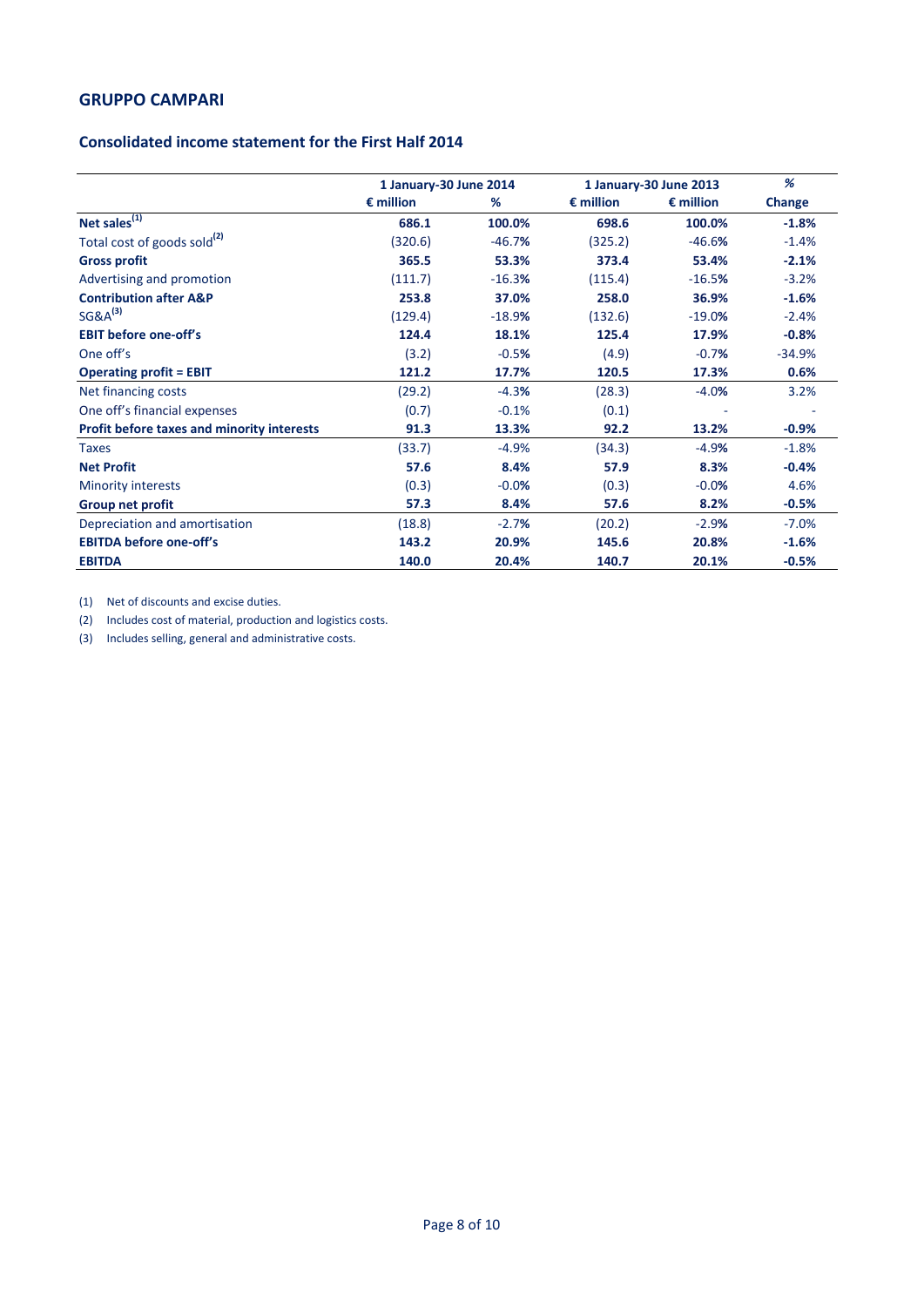# **Consolidated balance sheet as of 30 June 2014**

|                                             | 30 June 2014<br>$\epsilon$ million | 31 December 2013<br>$\epsilon$ million |
|---------------------------------------------|------------------------------------|----------------------------------------|
| <b>ASSETS</b>                               |                                    |                                        |
| <b>Non-current assets</b>                   |                                    |                                        |
| Net tangible fixed assets                   | 416.4                              | 396.6                                  |
| <b>Biological assets</b>                    | 17.2                               | 17.3                                   |
| Property                                    | 1.5                                | 0.5                                    |
| <b>Goodwill and trademarks</b>              | 1,762.6                            | 1,556.4                                |
| Intangible assets                           | 27.5                               | 26.0                                   |
| Interests in associates                     | 0.9                                | 0.9                                    |
| Deferred tax assets                         | 15.8                               | 12.4                                   |
| Other non-current assets                    | 48.5                               | 33.7                                   |
| <b>Total non-current assets</b>             | 2,290.4                            | 2,043.7                                |
| <b>Current assets</b>                       |                                    |                                        |
| Inventories                                 | 496.3                              | 442.6                                  |
| <b>Current biological assets</b>            | 1.8                                | 4.5                                    |
| Trade receivables                           | 312.9                              | 288.5                                  |
| Short-term financial receivables            | 11.3                               | 31.5                                   |
| Cash and cash equivalents                   | 272.8                              | 444.2                                  |
| Receivables for income taxes                | 9.3                                | 17.0                                   |
| Other receivables                           | 37.6                               | 29.4                                   |
| <b>Total current assets</b>                 | 1,141.9                            | 1,257.8                                |
| Non-current assets for sale                 | 1.0                                | 1.0                                    |
| <b>Total assets</b>                         | 3,433.4                            | 3,302.5                                |
| <b>LIABILITIES AND SHAREHOLDERS' EQUITY</b> |                                    |                                        |
| Shareholders' equity                        |                                    |                                        |
| Share capital                               | 58.1                               | 58.1                                   |
| Reserves                                    | 1,350.4                            | 1,333.6                                |
| Group's shareholders' equity                | 1,408.5                            | 1,391.6                                |
| <b>Minority interests</b>                   | 5.1                                | 4.5                                    |
| <b>Total shareholders' equity</b>           | 1,413.6                            | 1,396.1                                |
| <b>Non-current liabilities</b>              |                                    |                                        |
| <b>Bonds</b>                                | 1,129.3                            | 1,127.0                                |
| Other non-current payables                  | 63.4                               | 48.7                                   |
| Defined benefit plans                       | 9.0                                | 8.6                                    |
| Provisions for risks and charges            | 31.5                               | 32.4                                   |
| Deferred tax liabilities                    | 238.1                              | 204.7                                  |
| <b>Total non-current liabilities</b>        | 1,471.2                            | 1,421.4                                |
| <b>Current liabilities</b>                  |                                    |                                        |
| Short term debt banks                       | 175.6                              | 122.3                                  |
| Other financial payables                    | 44.8                               | 44.4                                   |
| Trade payables                              | 193.4                              | 198.1                                  |
| Payables for taxes                          | 13.1                               | 7.2                                    |
| Other current liabilities                   | 121.7                              | 113.1                                  |
| <b>Total current liabilities</b>            | 548.6                              | 485.0                                  |
| Total liabilities and shareholders' equity  | 3,433.4                            | 3,302.5                                |